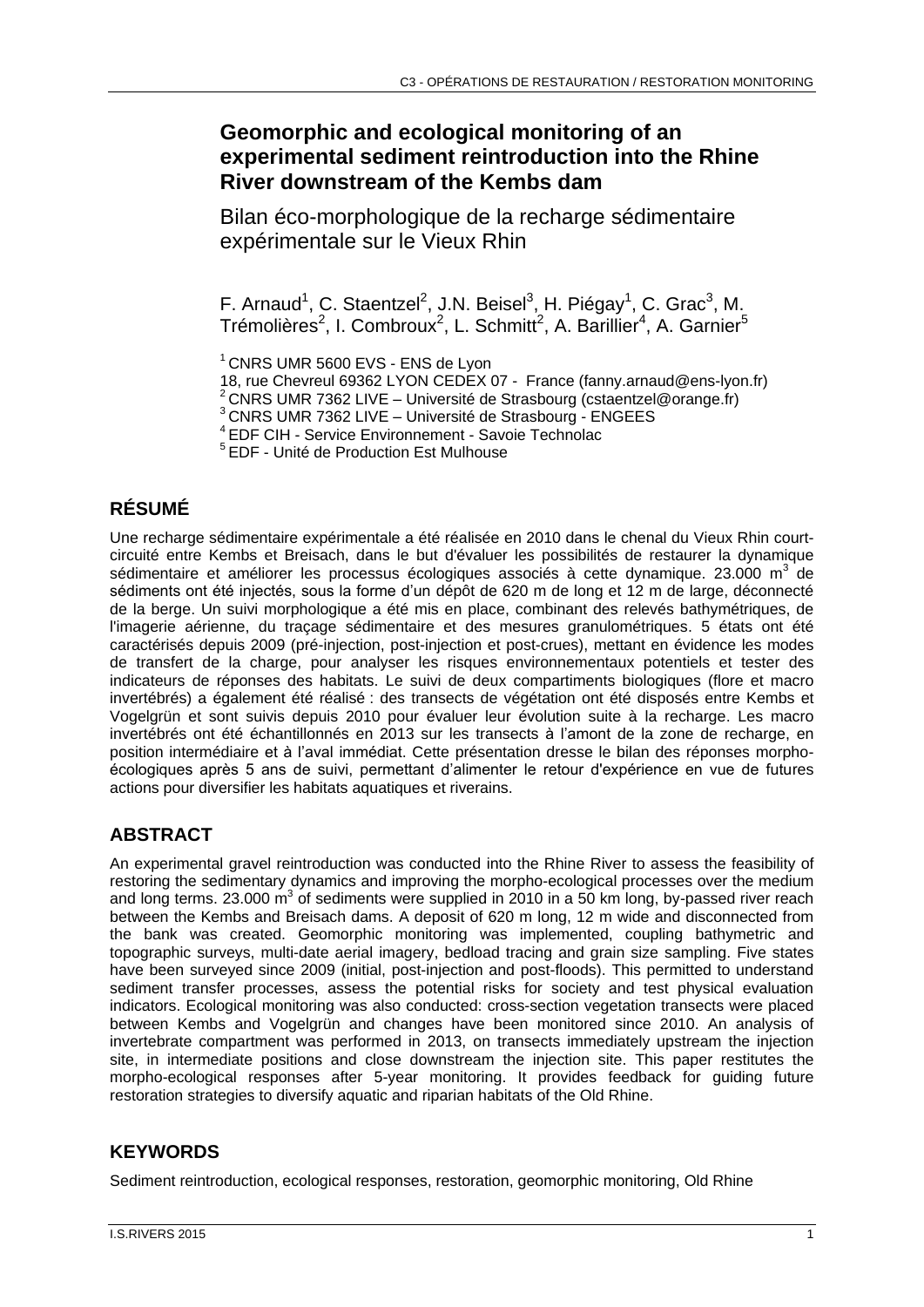#### **1 INTRODUCTION**

The Upper Rhine River has been heavily modified by engineering works for flood protection, navigation and hydro-electricity production. Rectification (19<sup>th</sup> century), groynes (1930's), Kembs dam and lateral canal construction (1928-1959) induced channel dewatering, bed incision, bed armouring and alteration of ecological habitats in the 50 km long, by-passed "Old Rhine". The river reach is now concerned by restoration issues: in 2010, 23.000  $m^3$  of sediment were supplied into the channel, as a part of a European program (INTERREG "Redynamization of the Old Rhine" 2009-2012) and actions supported by Electricité de France (EDF) within the Kembs dam relicensing process (2003-2014). The objectives of these programs were to assess feasibility of restoring the bedload transport and improving the morpho-ecological processes of the Old Rhine over the medium and long terms.

The artificial deposit, located along the right bank, was created after excavating gravels from a flood retention area on the German floodplain ( $D_{50}$  of the injected sediment ~ 12 to 46 mm;  $D_{50}$  of the armoured channel bed  $\sim$  60 mm). The injection site was 620 m long, 12 m wide, 3 m high and disconnected from the bank (Figure 1).



Figure 1. View of the sediment injection works (b, c) in the Old Rhine below the Kembs dam (a).

Geomorphic monitoring was implemented to understand the modes and characteristics of sediment transfer, provide *in situ* calibration data for hydro-sedimentary modelling, assess the potential environmental risks and test indicators of habitat improvement within the context of large rivers. The ecological monitoring was performed to analyze the impact of sediment reintroduction on aquatic invertebrate communities, aquatic and terrestrial vegetation. The main hypothesis was that habitats are modified due to augmented deposits and / or erosion processes and thus the diversity and distribution of plant and invertebrate communities are modified too.

This contribution summarizes the morpho-ecological responses after 5-year monitoring. It provides feedback to help stakeholders guide the process-based restoration of the river reach.

## **2 METHODS**

A "before-after" framework was implemented, permitting to survey five geomorphic states since 2009 (initial, post-injection, post-*Q<sup>2</sup>* and *Q<sup>15</sup>* floods). Geomorphic monitoring was based on 4 complementary techniques (Béal *et al.,* 2012): (i) bathymetric and topographic transects every 50 m, (ii) multi-date, high resolution aerial imagery, (iii) bedload tracing (1500 RFID passive integrated transponders inserted into pebbles), and (iv) grain size sampling of in-channel and emerged gravel bars.

Ecological monitoring consisted in 12 vegetation cross-sections surveyed every 100 m in the injection zone to 10 km between Kembs (KP 182) and Vogelgrün (KP 222). Surveys covered the upstream part of the injection site, the injection site itself, and the downstream part, from 2010 to 2012. From 2013, monitoring was restricted to 4 transects: one immediately upstream the injection site (T4), two in intermediate positions (T5-T6) and one close downstream (T7). Floristic lists of aquatic and terrestrial communities were established. Macro invertebrate sampling was performed in 2013 on the 4 transects, using a Hess sampler suited to sand, gravel, cobble and small boulder riverbed substrates. 5 samples were collected per transect in the largest range of meso habitats with regards to grain-size substrate and flow velocity conditions. Water depth, substrate description and water quality (dissolved oxygen, temperature and conductivity) were measured at the location of each invertebrate sample.

## **3 RESULTS AND DISCUSSION**

Positions of RFID pebbles recovered after floods (return rates between 42% and 10%) were consistent with deposit areas identified from aerial images and topo-bathymetric transects (Figure 2.a). Tracer cloud centroids indicated a mean gravel displacement distance of appr. 150 m per *Q<sup>2</sup>* flood (Figure 2.b). Grain-size monitoring of one in-channel site indicated sediment fining (*D<sup>50</sup>* decrease from 98 to